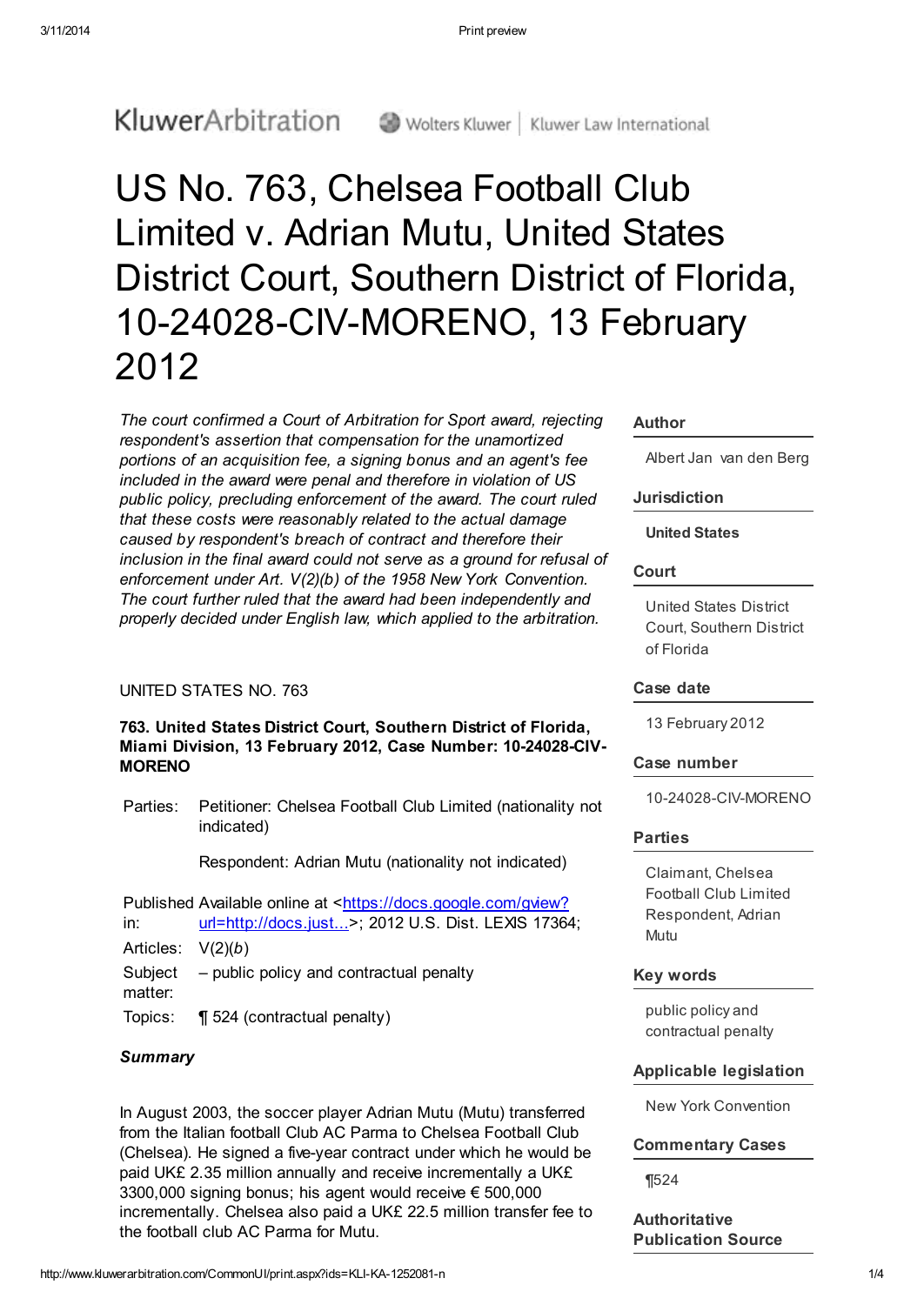#### 3/11/2014 Print preview

In October 2004, Mutu tested positive for cocaine and the Fédération Internationale de Football (FIFA) temporarily banned him from play worldwide. page "373" Chelsea terminated Mutu's contract. Mutu appealed the termination with the Board of Directors of the Premier League, who assigned the case to its Appeals Committee. In April 2005, the Appeals Committee ruled that Mutu had breached his contract without just cause. Mutu appealed to the Court of Arbitration for Sport (CAS). CAS dismissed the appeal.

In May 2006, Chelsea applied to FIFA for an award of compensation. The Dispute Resolution Chamber of FIFA (DRC) ruled that it did not have jurisdiction. Chelsea then appealed to CAS to annul the FIFA decision. In May 2007, CAS upheld the appeal and referred the matter back to the DRC. In May 2008, the DRC awarded Chelsea  $\epsilon$ 17,173,990 – the amount of the unamortized portions of the transfer fee, signing bonus and agent's fee – plus 5 percent interest per year.

Mutu appealed to CAS to set aside the DRC award on the grounds that English law, which controlled, had not been properly applied. CAS dismissed the appeal and Mutu requested the Swiss Federal Supreme Court to vacate the award. The Court refused and lifted a stay of enforcement of the award.

Chelsea then sought recognition and enforcement of the CAS award in the United States. Mutu claimed that because the award relies on a contractual penalty clause enforcement would be contrary to public policy.

The United States District Court for the Southern District of Florida, Miami Division, per Federico A. Moreno, US DJ, confirmed the award. The court found that the amount of the CAS award was reasonably related to the damage caused by Mutu's breach of contract and therefore did not violate public policy within the meaning of Art. V(2)(b) of the 1958 New York Convention. The court also found that the CAS award had been "independently and properly decided" pursuant to English law, the applicable law under the contract.

### page "374"

# **Excerpt**

[1] "Chelsea Football Club Limited petitioned this Court to recognize and enforce the arbitral award rendered by the Court of Arbitration for Sport seated in Switzerland. Chelsea seeks € 17,173,990 plus interest that the Arbitral Tribunal awarded. Respondent Adrian Mutu argues that enforcement of this award is contrary to public policy because it relies on a contractual penalty clause. Respondent has failed to show that enforcement would violate the most basic notions of morality and justice."

# I. Standard of Review

[2] "The New York Convention empowers a federal district court to recognize and enforce an action falling under the Convention. See 9 U.S.C. Sect. 203. Chapter 2 of the Federal Arbitration Act incorporates into federal law the New York Convention in order to 'encourage the recognition and enforcement of commercial arbitration agreements in international contracts and to unify the standards by which agreements to arbitrate are observed and arbitral [<https://docs.google.com/gview?](https://docs.google.com/gview?url=http://docs.justia.com/cases/federal/district-courts/florida/flsdce/1:2010cv24028/368380/41/0.pdf?1329215649&chrome=true) url=http://docs.just...> 2012 U.S. Dist. LEXIS 17364;

## Source

US No. 763, Chelsea Football Club Limited v. Adrian Mutu, United States District Court, Southern District of Florida, 10-24028-CIV-MORENO, 13 February 2012 in Albert Jan van den Berg (ed), Yearbook Commercial Arbitration 2012 – Volume XXXVII, Yearbook Commercial Arbitration, Volume 37 (Kluwer Law International 2012) pp. 373 - 374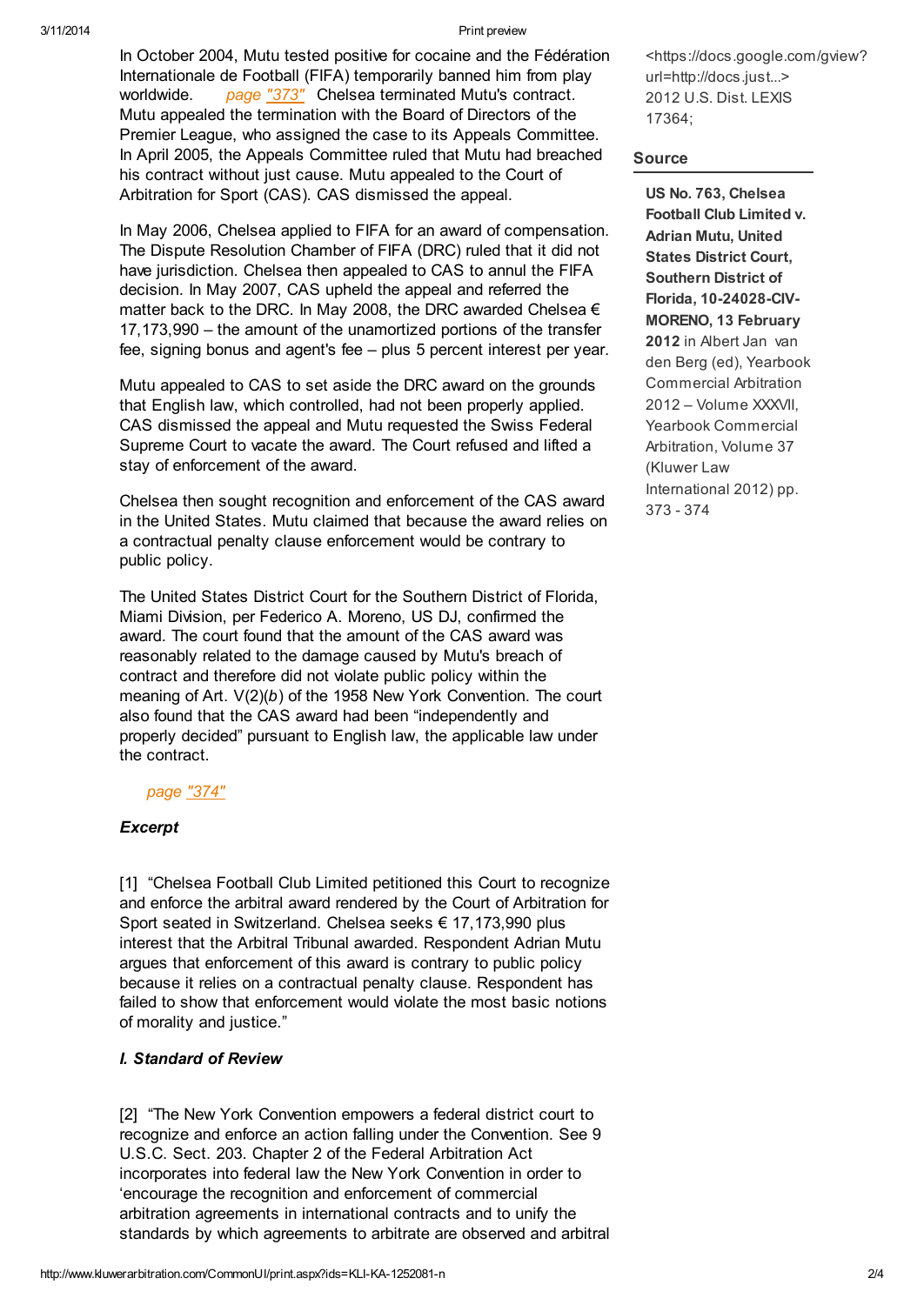#### <span id="page-2-0"></span>Print preview

<span id="page-2-1"></span>awards are enforced'. Scherk v. Alberto-Culver Co., 417 U.S. 506, 520 n. 15, 94 S.Ct. 2449, 41 L.Ed.2d 270 (1974).<sup>[\(1\)](#page-3-0)</sup> Where an arbitral award exists, it is to be confirmed unless a respondent can successfully assert one of seven defenses against enforcement. See Imperial Ethiopian Gov't v. Baruch-Foster Corp., 535 F.2d 334, 335-336 (5th. Cir. 1976).<sup>[\(2\)](#page-3-1)</sup> The defense relevant to this matter states that 'recognition or enforcement of the award would be contrary to the public policy' of the United States. New York Convention, Art.  $V(2)(b)$ .

[3] "When reviewing an arbitration award, '[c]onfirmation under the Convention is a summary proceeding in nature, which is not intended to involve complex factual determinations, other than a determination of the limited statutory conditions for confirmations or grounds for refusal to confirm'. Zeiler v. Deitsch, 500 F.3d 157, 169 (2d Cir. 2007)."<sup>([3](#page-3-2))</sup>

### <span id="page-2-2"></span>II. Discussion

[4] "In this case it is uncontested that the award includes the unamortized portions of the acquisition fee, the signing bonus and the agent's fee. Though cast as penal by Mutu, the unamortized costs are reasonably related to the actual damages caused by Mutu's breach of contract. In a case cited by Mutu, it is stated 'the amount of stipulated damages must be reasonably related to the actual damages caused by a breach; otherwise, the clause becomes a penalty for a breach, and, thus, is void as against public policy'. Int'l Ins. Co. v. Johns, 874 F.2d 1447, 1457 (11th Cir. 1989); see also Kothe v. R. C. Taylor Trust, 280 U.S. 224, 226, 50 S.Ct. 142, 74 L.Ed. 382 (1930). Here, the Court of Arbitration for Sport reasonably relates the arbitral award to the actual damages, providing its rationale that 'a club that paid a substantial fee to former club to secure the services of a player may suffer severe financial consequences if that player unilaterally breaches his contract'.

[5] "The inclusion of actual costs in calculating damages for an arbitral award does not 'so offend public policy' that it should be set aside since '[a]n arbitrator's result may be wrong; it may appear unsupported; it may appear poorly reasoned; it may appear foolish. Yet, it may not be subject to court interference.' Delta Air Lines v. Air Line Pilots Ass'n, Intern., 861 F.2d 665, 670 (11th Cir. 1988). There is nothing so unjust about an award drawn from actual damages that 'enforcement would violate ... basic notions of morality and justice'. Parsons & Whittemore Overseas Co. v. Societe Generale De L'Industrie Du Papier (RAKTA), 508 F.2d 969, 974 (2d Cir. 1974).<sup>[\(4\)](#page-3-3)</sup> Mutu's argument focuses on proportionality of the transfer fee Chelsea paid without addressing that fee's reasonable relation to actual damages suffered by Chelsea. The vast difference between the transfer fee paid to AC Parma and the salary or bonus paid Mutu does not represent a penalty when those figures are used to establish actual damages. The Court of Arbitration's award calculation is related to damages caused by Mutu's breach of contract. This does not violate public policy.

<span id="page-2-3"></span>[6] "Mutu's challenge to recognition of the arbitral award fails on another front. Mutu argues the arbitral award is based on a penalty clause within the Art. 22 of the FIFA regulations and such a clause is unenforceable. The award was simultaneously formed under English law pursuant to the choice-of-law provision in the contract